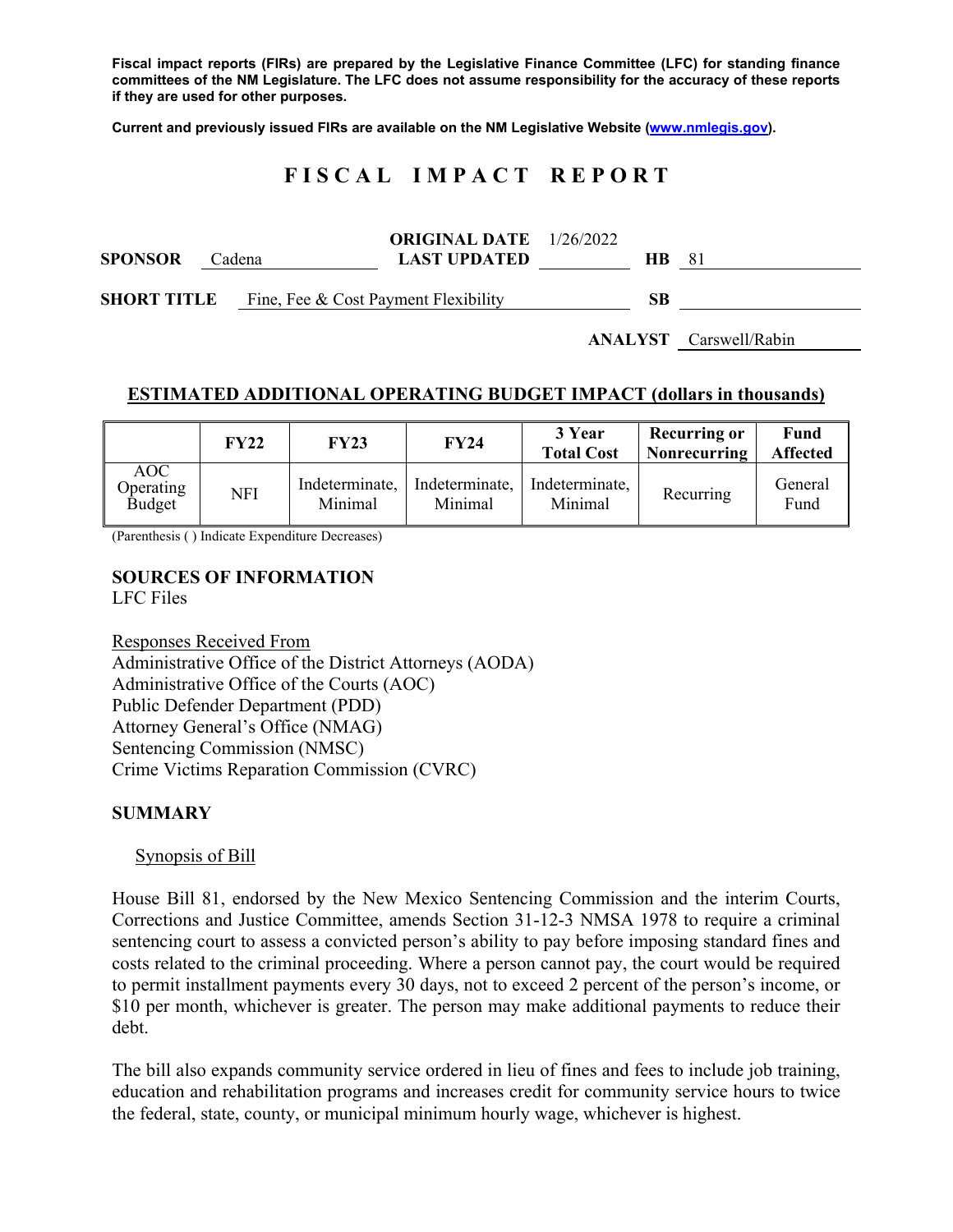#### **House Bill 81 – Page 2**

HB81 would require the court to conduct an additional ability-to-pay assessment before modifying an installment order, and would require credit for confinement at 24 times the prevailing minimum wage.

A person who is determined to be needy under the Indigent Defense Act who is convicted of a criminal offense could no longer be assessed court costs, fees, or fines under HB81.

There is no effective date of this bill. It is assumed that the effective date is 90 days following adjournment of the Legislature.

## **FISCAL IMPLICATIONS**

Select major funds within the judiciary affected by HB81 and their respective fund balance as of December, 2020:

| Court Facilities Fund        | \$2,118.8 |
|------------------------------|-----------|
| <b>Court Automation Fund</b> | \$1,388.9 |
| Jury and Witness Fund        | \$3,202.7 |

Court fees support multiple programs outside the courts, including DWI prevention programming, domestic violence offender treatment programs, and the crime victim reparation fund. Select fees affected by HB81 transferred to state agencies for other purposes and actual revenue collected in FY20:

| Brain Injury Fee                           |         |
|--------------------------------------------|---------|
| (Transferred to Human Services Department) | \$113.4 |
| Magistrate Retirement Fee                  |         |
| (Transferred to PERA)                      | \$147.9 |
| Domestic Violence Fee                      |         |
| (Transferred to CYFD)                      | \$150.8 |

In its analysis of a similar bill during the 2021 legislative session (Senate Bill 181), the Administrative Office of the Courts (AOC) provided detailed data on how many cases would be affected by the bill's enactment, and, applying the percentage of cases which were represented by PDD (about 30 percent) to fees assessed, estimated the bill could result in a loss of \$3 million to \$15 million in revenue to various funds. However, this projection used *assessed* fees rather than actual revenue collected. LFC analysis showed revenue collected was only a fraction of total fees assessed, and LFC files showed fund balances to the relevant funds rarely, if ever, accumulate the revenue AOC projected at risk. For example, AOC reported that for penalty assessment traffic cases, over \$4.8 million in court costs, fees, and fines were assessed, yet LFC analysis projected that actual revenue collected from such cases in FY20 was only about \$1.2 million. It is also reasonable to assume that there is at least some overlap in populations currently defaulting (or receiving jail/community service credits in lieu of payment) on fees, fines, and costs and populations that would be exempted from court surcharges under HB81.

The Sentencing Commission cites a recent Brennan Center for Justice study that found Socorro, Santa Fe, and Bernalillo counties either expend more resources collecting fines than the fine itself or collect only a fraction of assessments.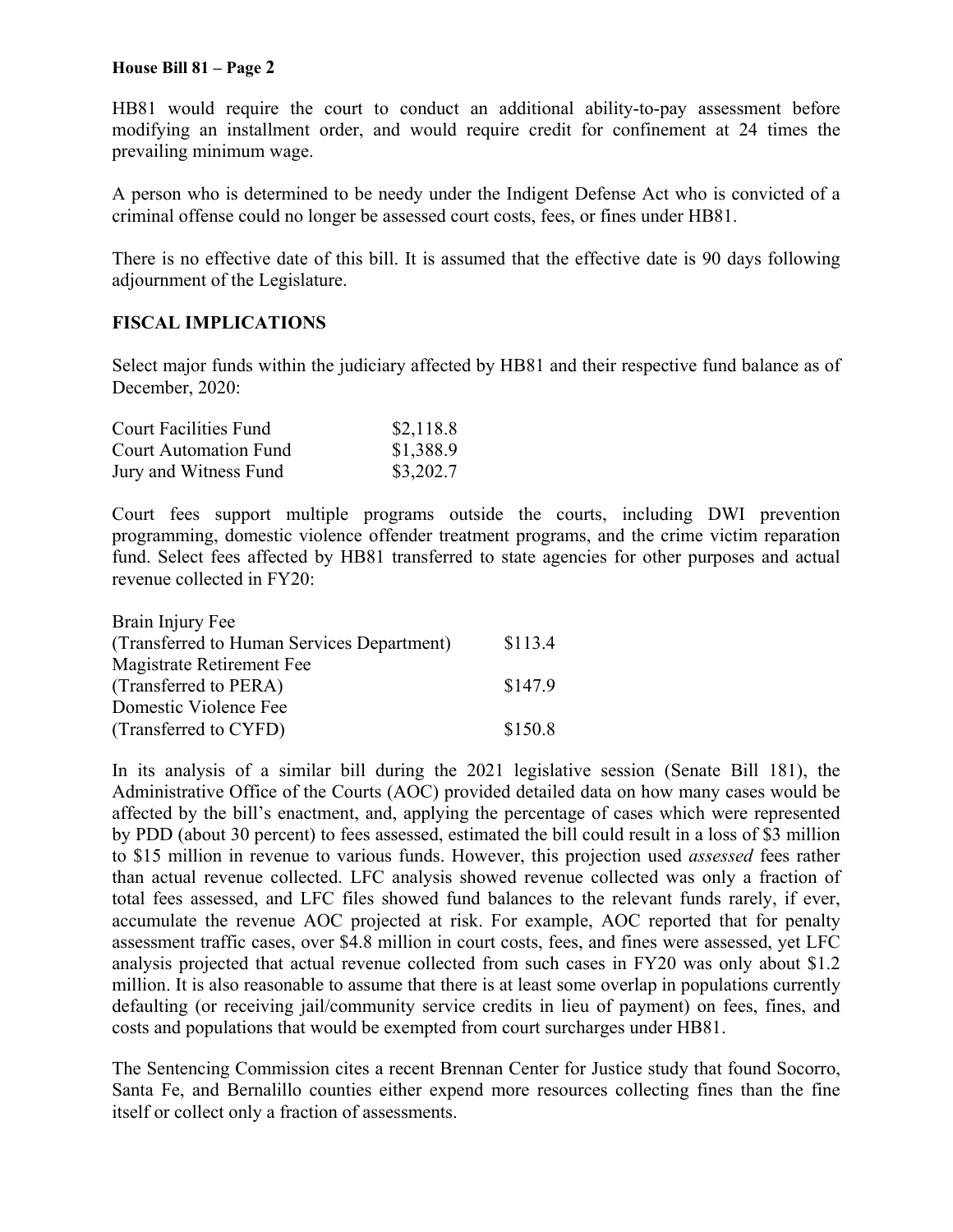#### **House Bill 81 – Page 3**

Bernalillo County, for example, lost \$278 thousand in revenue on \$4.1 million in assessed fines from 2012 to 2016:

| Fines and Fees assessed:                                               | 4,100.0       |
|------------------------------------------------------------------------|---------------|
| Fines and Fees Converted into<br>jail and community service<br>credits | \$<br>2,200.0 |
| Collection/Court and jail costs                                        | (2, 178.0)    |
| <b>Fines and Fees Collected</b>                                        | 1,900.0       |
| <b>TOTAL REVENUE</b>                                                   | (278.0)       |

Assuming both marginal savings from enforcement efforts as well as some overlap between populations that currently default on fees and that would be exempt from newly assessed fees, the additional operating budget table reflects an indeterminate, but minimal, impact.

## **SIGNIFICANT ISSUES**

The National Center for State Courts (NCSC) has done extensive research on the effects of fees and fines on the criminal justice system, and found that fees and fines frequently cost more to collect than the revenue generated, create perverse incentives when used to fund court staff salaries, and disproportionately affect the indigent. Such fees should only be established when essential to the "administration of justice," which, according to the center, should be narrowly defined. NCSC also notes that it is essential for courts to allow for judicial discretion when implementing fines in addition to promulgating rules for assessing a person's ability to pay, granting waivers, authorizing payment plans, and other alternatives to incarceration. HB81 addresses the majority of these national best practices, however, the legislation does not establish a uniform mechanism for assessing a person's ability to pay, which could result in inconsistent enforcement throughout the state, which AOC also raises as a potential issue.

According to the Public Defender Department (PDD), "the current fines and fees statute permits imprisonment for nonpayment of fines, without an assessment of ability to pay. Ensuring ability to pay will benefit...clients who are indigent…by helping to stop a cycle of poverty and incarceration."

# **ADMINISTRATIVE IMPLICATIONS**

PDD suggests the bill would free up limited resources in the courts and law enforcement currently dedicated to fee collection for other purposes.

AOC reports an "administrative impact on the court resulting from the need to reprogram the courts' case management systems regarding the assessment of fines, fees, and costs; and to develop new business practices for the assessment and collection of fines, fees, and costs." The agency further notes an "administrative impact regarding the courts' management of confidential public assistance information, contained in publicly accessible casefiles. Any such records will have to be redacted from case files that are subject to public records requests. This will require additional administrative time and resources."